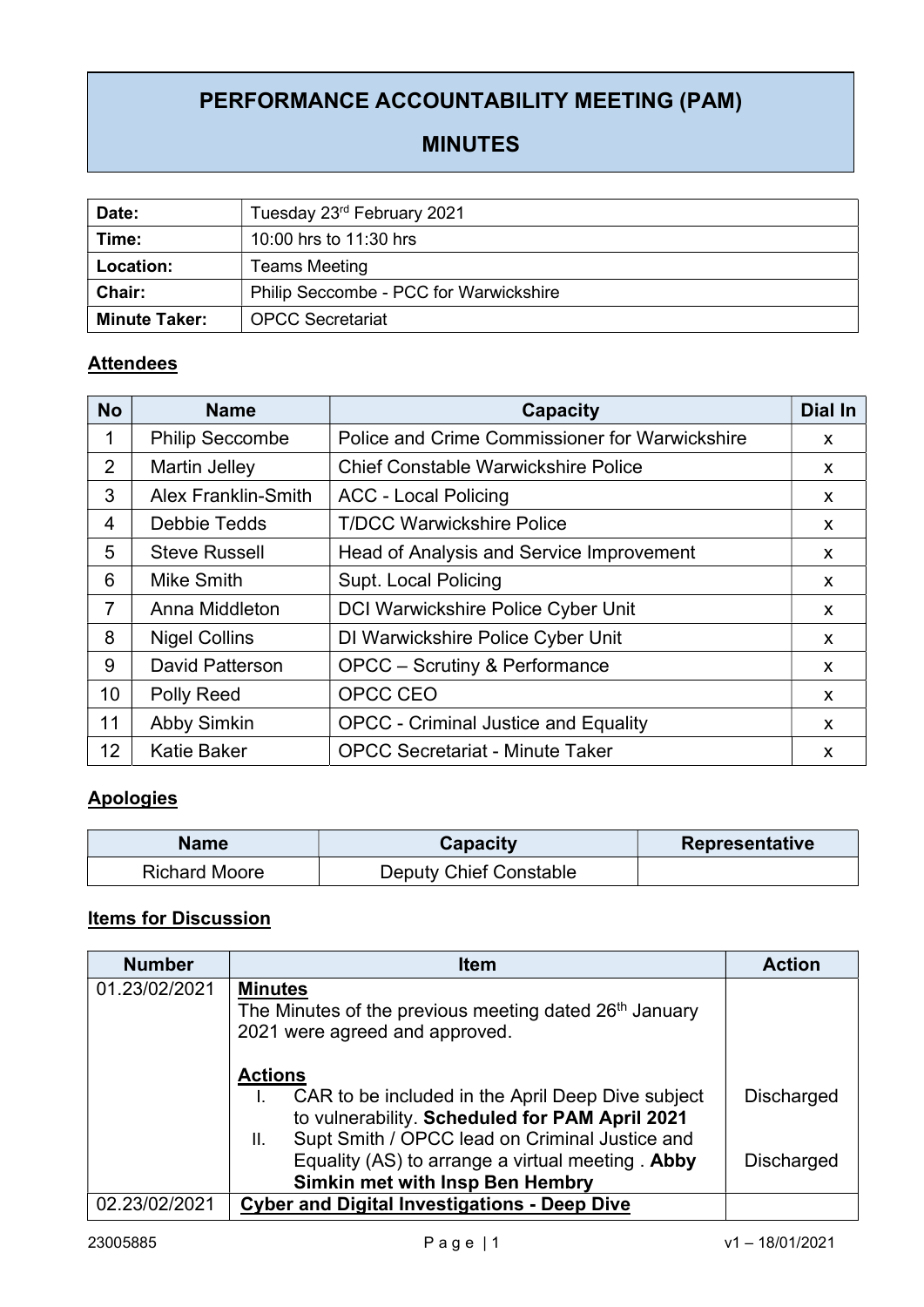| 23006559 /5885 | <b>OPCC Performance Scrutiny</b><br>Page $ 2$                                                                                                                         | 23/03/2021 |
|----------------|-----------------------------------------------------------------------------------------------------------------------------------------------------------------------|------------|
|                | All data stats were noted which led onto the :-                                                                                                                       |            |
|                | temporal data continued to be challenging due to the<br>impact of COVID19 on the profile of crime.                                                                    |            |
|                | which focused on 'Respond and Reassure' although<br>identifying performance trends through comparative                                                                |            |
|                | <b>ASI Performance Report</b><br>DP gave a brief outline of the ASI Performance Report                                                                                |            |
| 03.23/02/2021  | <b>Performance Scrutiny</b>                                                                                                                                           |            |
|                | Warwickshire Cyber Crime Advisors and promote activity<br>through the Warwickshire Safer Partnership Board.                                                           |            |
|                | It was agreed that the DIU would work closely with the                                                                                                                |            |
|                | trends. Forces would be measured on how many<br>organisations were signed up to the Police CyberAlarm.                                                                |            |
|                | enable forces to stay up to date with the latest threats for<br>local, regional and national cybercrime incidents and                                                 |            |
|                | criminals was outlined with the Police CyberAlarm<br>system, identified as a tangible product which would                                                             |            |
|                | protect those most vulnerable members of the community<br>The challenges and aspirations for staying ahead of                                                         |            |
|                | was an emphasis placed on victim support in order to                                                                                                                  |            |
|                | types of cybercrime, providing consistent advice and<br>information using national material and products. There                                                       |            |
|                | The DIU unit supported individuals and the business<br>community and delivered an effective response to all                                                           |            |
|                | intervention where appropriate                                                                                                                                        |            |
|                | 100% of people identified as vulnerable to<br>cybercrime would get prevent contact and                                                                                |            |
|                | 100% of victims who reported to Action Fraud<br>would get advice in person or over the phone to<br>prevent becoming repeat victims.                                   |            |
|                | investigated                                                                                                                                                          |            |
|                | It was noted that the Unit was currently meeting key<br>performance indicators: -<br>100% of Action Fraud referrals would be                                          |            |
|                | cybercrime.                                                                                                                                                           |            |
|                | local prevention messaging and working to identify and<br>divert people vulnerable to becoming involved in                                                            |            |
|                | The unit provided a local delivery of the cybercrime<br>response across the 4 x Ps focusing on an improved<br>victim experience, an effective investigative response, |            |
|                | Unit (DIU) that was established in April 2020 as a stand-<br>alone unit post transition from the Alliance.                                                            |            |
|                | DCI Middleton and DI Collins gave a comprehensive<br>briefing on the Warwickshire Police Digital Investigation                                                        |            |
|                |                                                                                                                                                                       |            |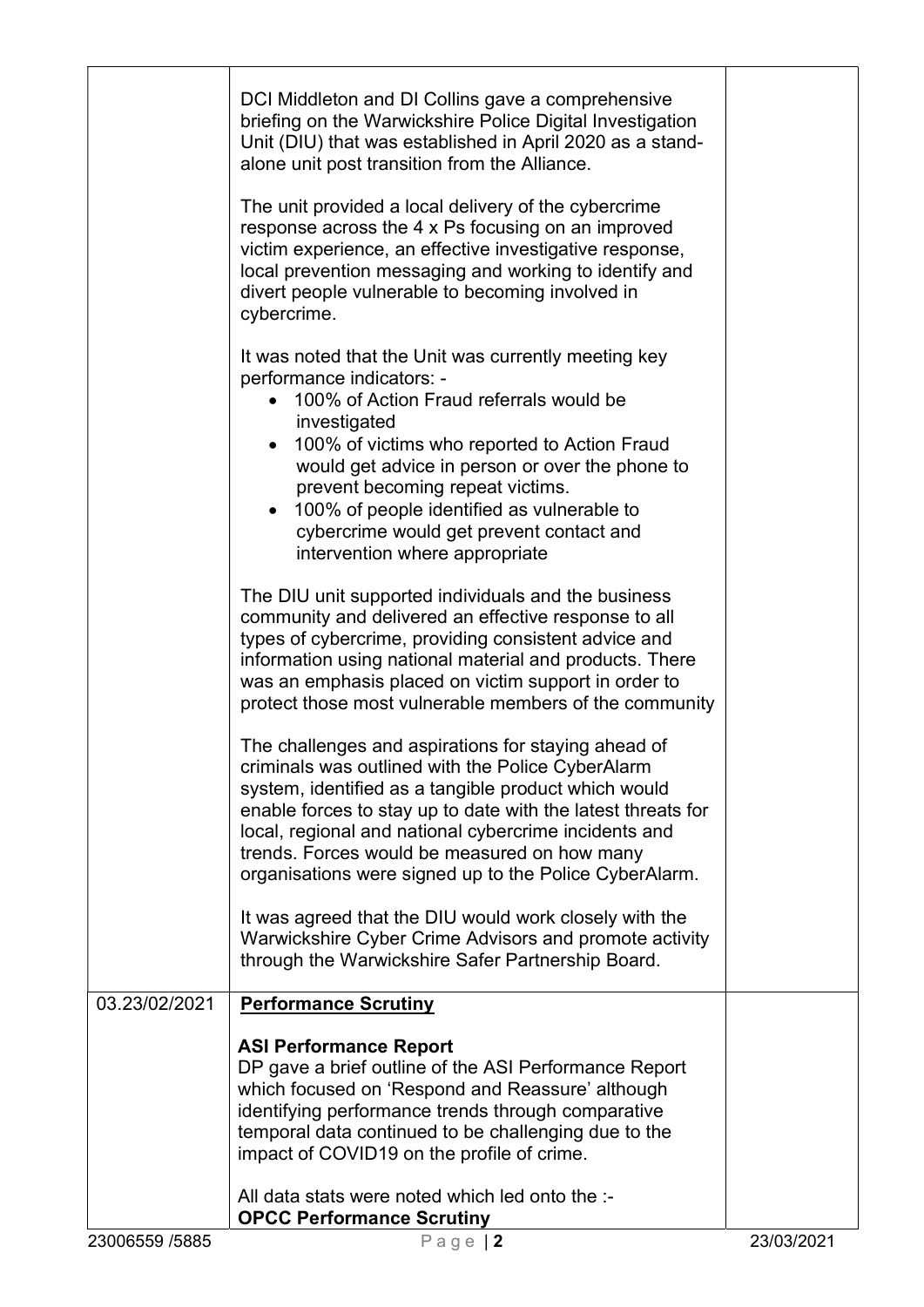| DP reported that the OPCC were content overall with the<br>Force Performance but asked the following scrutiny<br>questions:-                                                                                                                                                                                                                                                                                                                                                    |                                                                                  |
|---------------------------------------------------------------------------------------------------------------------------------------------------------------------------------------------------------------------------------------------------------------------------------------------------------------------------------------------------------------------------------------------------------------------------------------------------------------------------------|----------------------------------------------------------------------------------|
| Q1. Could a breakdown of Action Taken rates by<br>serious and iconic crime types be provided in future<br><b>Performance Reports?</b>                                                                                                                                                                                                                                                                                                                                           | <b>SR: -</b><br>i. Consider<br>adding Action<br>Taken rates                      |
| SR confirmed that information was available and reported<br>through the ISO Board                                                                                                                                                                                                                                                                                                                                                                                               | for specific<br>crime types<br>to be                                             |
| Q1b. Would the Head of ASI by in a position to<br>provide an overview of the CHI concept to the PCC?                                                                                                                                                                                                                                                                                                                                                                            | included in<br>Performance<br>Report                                             |
| SR gave a detailed explanation of the CHI concept which<br>used offence sentencing time guidelines as a measure to<br>weight crime recording. The CHI concept could also<br>weight the seriousness of the crime to Action Taken data,<br>which would allow a more nuanced and sophisticated<br>view of crime figure modelling.                                                                                                                                                  | <b>SR: -</b><br>ii. Consider<br>presenting<br>CHI at a<br>future PAM<br>once the |
| Warwickshire were currently exploring this concept and<br>would come back to this meeting with a full presentation.                                                                                                                                                                                                                                                                                                                                                             | concept had<br>been further<br>assessed.                                         |
| Q2. Victim Satisfaction data previously included a<br>breakdown of the various stages of service delivery<br>from initial report through to finalisation. Is this<br>information still sought in order to better understand<br>the victim's experience of their 'journey' and what<br>action is taken by the Force in terms of addressing<br>any issues identified through the surveys in order to<br>better meet the needs of victims and thereby improve<br>service delivery? |                                                                                  |
| AFS confirmed that this information was still captured by<br>the force and that a Victims and Witness Experience<br>Board had been set up (Chaired by Ben Smith) to pick up<br>issues that were identified through the surveys.                                                                                                                                                                                                                                                 |                                                                                  |
| The feedback from surveys had led to a number of<br>positive changes being implemented by the force,<br>including the wording of letters that went out to victims.                                                                                                                                                                                                                                                                                                              |                                                                                  |
| The supervisor dashboards were used to good effect in<br>order to identify good performing teams and those<br>individuals who were under performing around victim<br>contact / follow up leading to additional training.                                                                                                                                                                                                                                                        |                                                                                  |
| It was envisaged that further work would flow from the<br>Victim and Witness Experience Board that was still in its<br>infancy, with Hate Crime being one of those areas to be<br>picked up.                                                                                                                                                                                                                                                                                    |                                                                                  |
| Q3a. Is there an explanation for the relatively low                                                                                                                                                                                                                                                                                                                                                                                                                             |                                                                                  |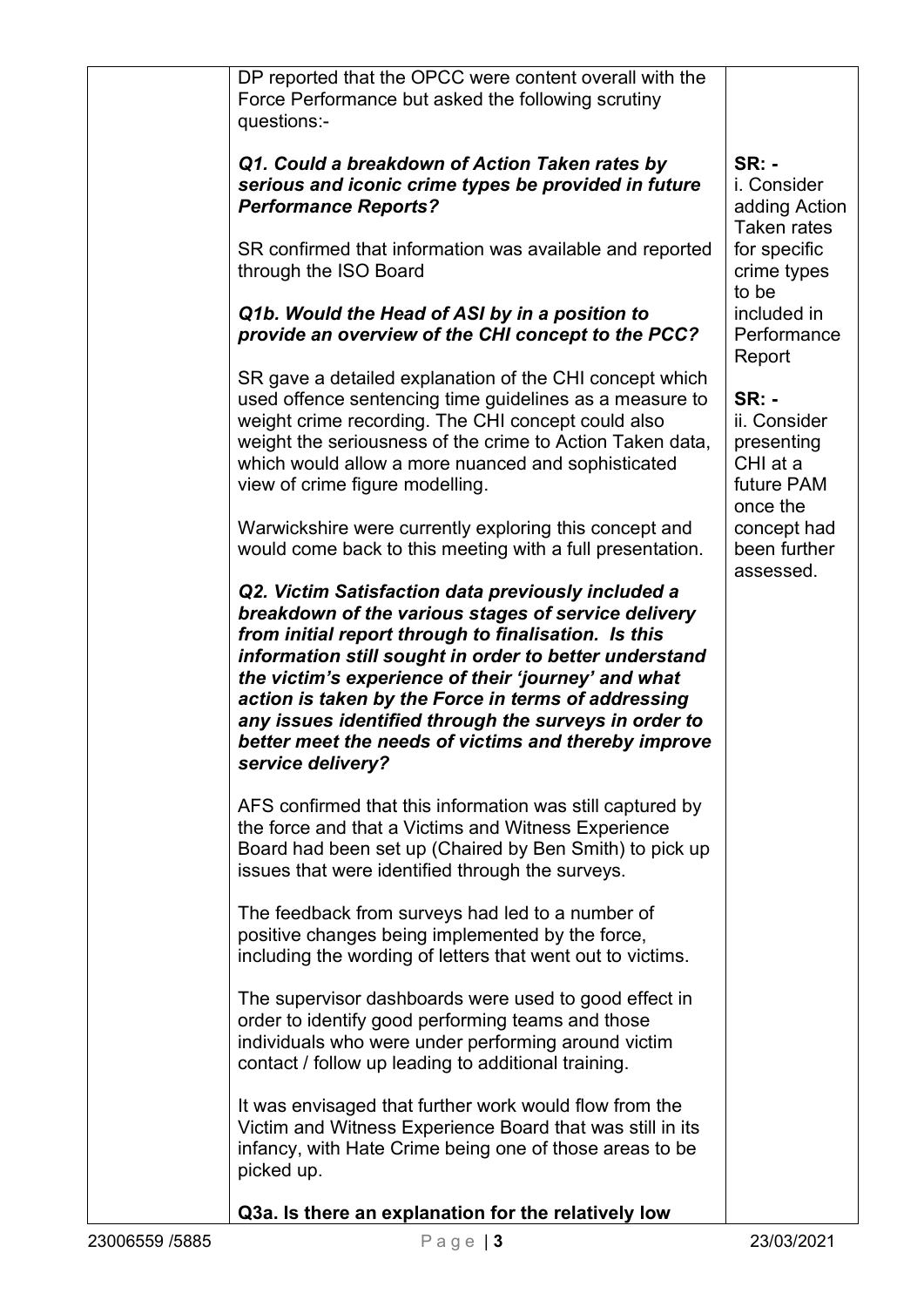number of SPO's given the potential serious harm that can arise from stalking?

Q3b. Is further guidance and training required for officers to be aware of the use of these orders given the relatively recent introduction of the legislation?

DG reported that the Statutory Guidance from the Home Office had recently been received in January 2021. The increased improvements in the recording of stalking offences would increase numbers of offences identified and therefore increased response. The changes in the DARO roles, as part of Evolve 2, would enable a proactive positive approach in considering SPO's in all offences as they could deal with offenders (warranted officers) as well as the victims.

As the Stalking Protection Order function embeds (more complex as requires offender to take action and therefore infrastructure that sits behind that needs to be thorough and embedded) the Force will see Stalking Protection Orders increase.

#### Q4. Do Warwickshire Police refer a disproportionality high number of cases to CPS for a charging decision, when compared to other like Forces?

TD reported that officers were encouraged to push DA and vulnerability cases for a charging decision. It was noted that some charging was subjective and appeals could be made to ensure the right result for the victim. More work was required, but currently no concerns.

#### Q4b. What is the current position with establishing the Evidence Review Officers as proposed with the intention of improving the standard and quality of prosecution files?

DT reported that she had met with the Deputy Crown Prosecutor last week with further meetings to be set up and discuss further. Quality of data was a national high standard set by the CPS and there was a lack of consistency.

The decision had been taken to prioritise the operational roles over the summer months therefore the Evidence Review Officers had been put back to the end of the year (under constant review).

In the meantime feedback to officers and supervisors on file quality was being given with an ongoing training programme.

# 04.23/02/2021 | COVID-19 Update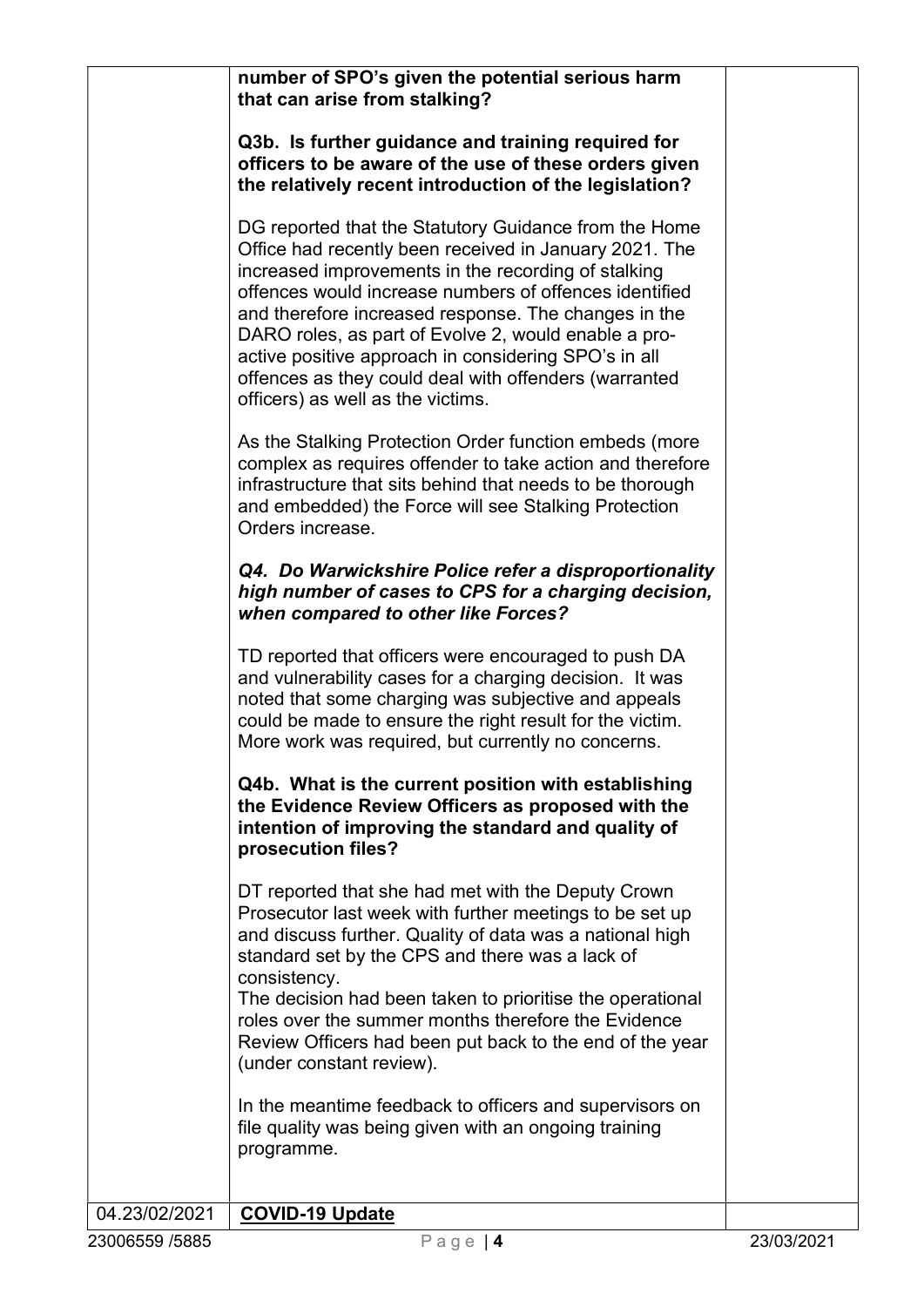|               | <b>Exempt FOIA under Section S.31 (Law Enforcement)</b>                                                                                                                                                                                                                                                                                                                                                                                                                                                                                                     |                                                                                                                                             |
|---------------|-------------------------------------------------------------------------------------------------------------------------------------------------------------------------------------------------------------------------------------------------------------------------------------------------------------------------------------------------------------------------------------------------------------------------------------------------------------------------------------------------------------------------------------------------------------|---------------------------------------------------------------------------------------------------------------------------------------------|
| 05.23/02/2021 | <b>HMICFRS - ROCU Inspection</b>                                                                                                                                                                                                                                                                                                                                                                                                                                                                                                                            |                                                                                                                                             |
|               | The report circulated by DP was noted. It was agreed that<br>DG would work through the list of recommendations and<br>take forward those that were pertinent to Warwickshire.                                                                                                                                                                                                                                                                                                                                                                               |                                                                                                                                             |
| 06.23/02/2021 | Police and Crime Panel - 18th March 2021                                                                                                                                                                                                                                                                                                                                                                                                                                                                                                                    |                                                                                                                                             |
|               | <b>Performance Data</b><br>Further to a request by the Police and Crime Panel it was<br>agreed that the OPCC would publish the OPCC<br>Performance Scrutiny Report with written response from<br>the force on a case by case basis.<br><b>Covid-19 Survey</b><br>Further to request from the P&CP it was agreed that the<br>COVID19 Survey would be presented to them<br><b>JASC Annual Report</b><br>It was agreed that the Police and Crime Panel would<br>receive a copy of the Warwickshire Joint Audit and<br><b>Standards Committee Annual Report</b> | $DP: -$<br>Circulate<br>Scrutiny Report<br>to P&CP<br>Circulate<br>Covid-19<br>survey to<br>P&CP<br>Circulate<br>JASC report to<br>the P&CP |
| 07.23/02/2021 | <b>Any Other Business</b>                                                                                                                                                                                                                                                                                                                                                                                                                                                                                                                                   |                                                                                                                                             |
|               | There were no further items for discussion.                                                                                                                                                                                                                                                                                                                                                                                                                                                                                                                 |                                                                                                                                             |

### Actions Arising

| <b>Item</b>      | <b>Action</b>                                                                                            |  |  |  |  |
|------------------|----------------------------------------------------------------------------------------------------------|--|--|--|--|
| N/A              | AFS to inform the PCC on the number of staff within the Hate Crime Unit                                  |  |  |  |  |
|                  | (outside of this meeting)                                                                                |  |  |  |  |
| 03 23/02/2021.i  | SR - Consider adding Action Taken rates for specific crime types to be<br>included in Performance Report |  |  |  |  |
| 03 23/02/2021.ii | SR - Consider presenting CHI at a future PAM once the concept had<br>been further assessed.              |  |  |  |  |
| 06 23/02/2021    | DP - Circulate papers to P&CP                                                                            |  |  |  |  |

# **Schedule of Deep Dive Subjects**

| <b>Month</b><br><b>PAM</b> | <b>Performance Month</b> |                | Performance<br><b>Focus</b> | <b>OPCC</b><br><b>Publish</b> | Deep Dive Topic to be agreed |
|----------------------------|--------------------------|----------------|-----------------------------|-------------------------------|------------------------------|
| Nov                        | Oct                      |                | R&R                         |                               | <b>Nil</b>                   |
| Dec                        | <b>Nov</b>               |                | E&E                         |                               | <b>Nil</b>                   |
| Jan 2021                   | Dec                      | Q <sub>3</sub> | P&P                         |                               | <b>Hate Crime</b>            |
| Feb                        | Jan                      |                | R&R                         | R&R                           | <b>Digital Cyber</b>         |
| Mar                        | Feb                      |                | E&E                         |                               | <b>Change Management</b>     |
| Apr                        | Mar                      | Q4             | P&P                         |                               | <b>Repeat Victims</b>        |
| May                        | Apr                      |                | R&R                         |                               | <b>Criminal Justice</b>      |
| Jun                        | May                      |                | E&E                         | E&E                           | <b>Budget</b>                |
| Jul                        | Jun                      | Q <sub>1</sub> | P&P                         |                               | <b>County Lines</b>          |
| 23006559 /5885             |                          | 5 ا<br>Page    |                             | 23/03/2021                    |                              |